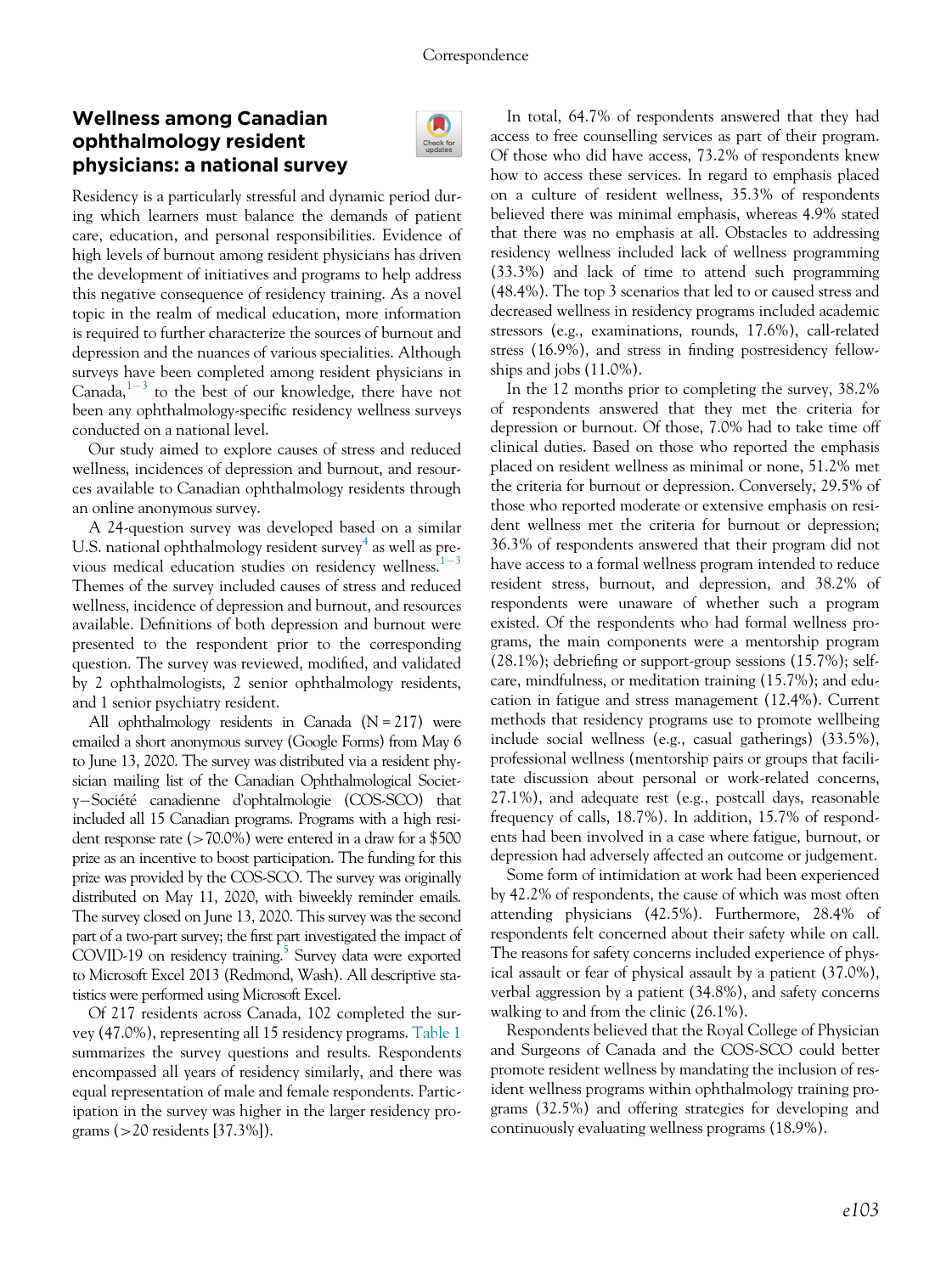# <span id="page-1-0"></span>Table 1—Results of the national wellness survey of Canadian ophthalmology resident physicians

| Question                                                                                                         | Count                                                                                                                                    | $\%$ |
|------------------------------------------------------------------------------------------------------------------|------------------------------------------------------------------------------------------------------------------------------------------|------|
| Which postgraduate year (PGY) are you enrolled in?                                                               |                                                                                                                                          |      |
| PGY4                                                                                                             | 27                                                                                                                                       | 26.5 |
| PGY <sub>2</sub>                                                                                                 | 26                                                                                                                                       | 25.5 |
| PGY1                                                                                                             | 18                                                                                                                                       | 17.6 |
| PGY <sub>3</sub>                                                                                                 | 16                                                                                                                                       | 15.7 |
| PGY <sub>5</sub>                                                                                                 | 15                                                                                                                                       | 14.7 |
|                                                                                                                  |                                                                                                                                          |      |
| How do you identify your gender?                                                                                 |                                                                                                                                          |      |
| Male                                                                                                             | 51                                                                                                                                       | 50.0 |
| Female                                                                                                           | 50                                                                                                                                       | 49.0 |
| Prefer not to answer                                                                                             | 1                                                                                                                                        | 1.0  |
| How many residents are in your residency program?                                                                |                                                                                                                                          |      |
| >20                                                                                                              | 38                                                                                                                                       | 37.3 |
| $11 - 15$                                                                                                        | 29                                                                                                                                       | 28.4 |
| $6 - 10$                                                                                                         | 17                                                                                                                                       | 16.7 |
| $\leq$ 5                                                                                                         | 13                                                                                                                                       | 12.7 |
| $16 - 20$                                                                                                        | 5                                                                                                                                        | 4.9  |
| As a resident, do you have access to free counselling and behavioural health services as part of your program?   |                                                                                                                                          |      |
| Yes                                                                                                              | 66                                                                                                                                       | 64.7 |
| Don't know                                                                                                       | 32                                                                                                                                       | 31.4 |
| No                                                                                                               | 4                                                                                                                                        | 3.9  |
|                                                                                                                  |                                                                                                                                          |      |
| If yes, do you know how to access counselling and behavioural health services?                                   |                                                                                                                                          |      |
| No                                                                                                               | 48                                                                                                                                       | 73.2 |
| Yes                                                                                                              | 18                                                                                                                                       | 26.8 |
| How much emphasis does your residency program place on promoting a culture of resident wellness?                 |                                                                                                                                          |      |
| Moderate                                                                                                         | 56                                                                                                                                       | 54.9 |
| Minimal                                                                                                          | 36                                                                                                                                       | 35.3 |
| Extensive                                                                                                        | 5                                                                                                                                        | 4.9  |
| None                                                                                                             | 5                                                                                                                                        | 4.9  |
| What are the main obstacles to addressing resident wellness in your residency program? (Pick any that apply.)    |                                                                                                                                          |      |
| Lack of time to attend wellness programming                                                                      | 61                                                                                                                                       | 48.4 |
| Lack of wellness programming                                                                                     | 42                                                                                                                                       | 33.3 |
| Lack of access to free and confidential counselling/behavioural                                                  | 11                                                                                                                                       | 8.7  |
|                                                                                                                  |                                                                                                                                          |      |
| health services                                                                                                  |                                                                                                                                          |      |
| Other                                                                                                            | 8                                                                                                                                        | 6.3  |
| <b>Clinical duties</b>                                                                                           | $\overline{c}$                                                                                                                           | 1.6  |
| No obstacles                                                                                                     | $\overline{2}$                                                                                                                           | 1.6  |
| What are situations that lead to or cause stress and decreased wellness in your program?                         |                                                                                                                                          |      |
| Academic stressors (e.g., exams, rounds)                                                                         | 72                                                                                                                                       | 17.6 |
| Call-related stress                                                                                              | 69                                                                                                                                       | 16.9 |
| Stress in finding postresidency jobs and/or fellowships                                                          | 45                                                                                                                                       | 11.0 |
| Inadequate rest (e.g., lack of a postcall day)                                                                   | 38                                                                                                                                       | 9.2  |
| Paperwork and administrative requirements                                                                        | 36                                                                                                                                       | 8.8  |
| Lack of a culture wherein it is ok to seek assistance/help without                                               | 36                                                                                                                                       | 8.8  |
|                                                                                                                  |                                                                                                                                          |      |
| being considered incompetent                                                                                     |                                                                                                                                          |      |
| Clinic time duration                                                                                             | 33                                                                                                                                       | 8.1  |
| Fear of making errors that result in patient injury                                                              | 32                                                                                                                                       | 7.8  |
| Understaffing at clinical sites (residents, support staff, or both)                                              | 27                                                                                                                                       | 6.6  |
| <b>Financial stress</b>                                                                                          | 11                                                                                                                                       | 2.7  |
| Sexism or racism in the workplace                                                                                | 10                                                                                                                                       | 2.4  |
| In the past 12 months, did you fit the above criteria for depression or burnout?                                 |                                                                                                                                          |      |
| Yes                                                                                                              | 57                                                                                                                                       | 55.9 |
| No                                                                                                               | 39                                                                                                                                       | 38.2 |
| Prefer not to say                                                                                                | 6                                                                                                                                        | 5.9  |
| If yes, did you have to take time off clinical duties?                                                           |                                                                                                                                          |      |
| No                                                                                                               | 51                                                                                                                                       | 89.3 |
| Yes                                                                                                              | 4                                                                                                                                        | 7.0  |
|                                                                                                                  | 1                                                                                                                                        | 1.7  |
| Prefer not to say                                                                                                |                                                                                                                                          |      |
|                                                                                                                  | Does your ophthalmology program provide access to a formal wellness program intended to reduce resident stress, burnout, and depression? |      |
| Don't know                                                                                                       | 39                                                                                                                                       | 38.2 |
| No                                                                                                               | 37                                                                                                                                       | 36.3 |
| Yes                                                                                                              | 26                                                                                                                                       | 25.5 |
| If yes, what are the components of your resident wellness program? (Select all that apply.)                      |                                                                                                                                          |      |
| Mentorship program                                                                                               | 25                                                                                                                                       | 28.1 |
| Debriefing or support group sessions                                                                             | 14                                                                                                                                       | 15.7 |
| Self-care, mindfulness, or meditation training                                                                   | 14                                                                                                                                       | 15.7 |
| Education in fatigue and stress management                                                                       | 11                                                                                                                                       | 12.4 |
| Ability to give feedback to address systemic issues                                                              | 9                                                                                                                                        | 10.1 |
| Psychological therapy (web-based or in person)                                                                   | 8                                                                                                                                        | 9.0  |
|                                                                                                                  | 5                                                                                                                                        | 5.6  |
| Screening for burnout or depression                                                                              |                                                                                                                                          |      |
| Tracking of burnout or depression prevalence                                                                     | 3                                                                                                                                        | 3.4  |
| Which aspects of resident wellness programs do you think are most important? (Pick three most important to you.) |                                                                                                                                          |      |
| Self-care, mindfulness, or meditation training                                                                   | 64                                                                                                                                       | 22.3 |
| Screening for burnout or depression                                                                              | 59                                                                                                                                       | 20.6 |

(continued)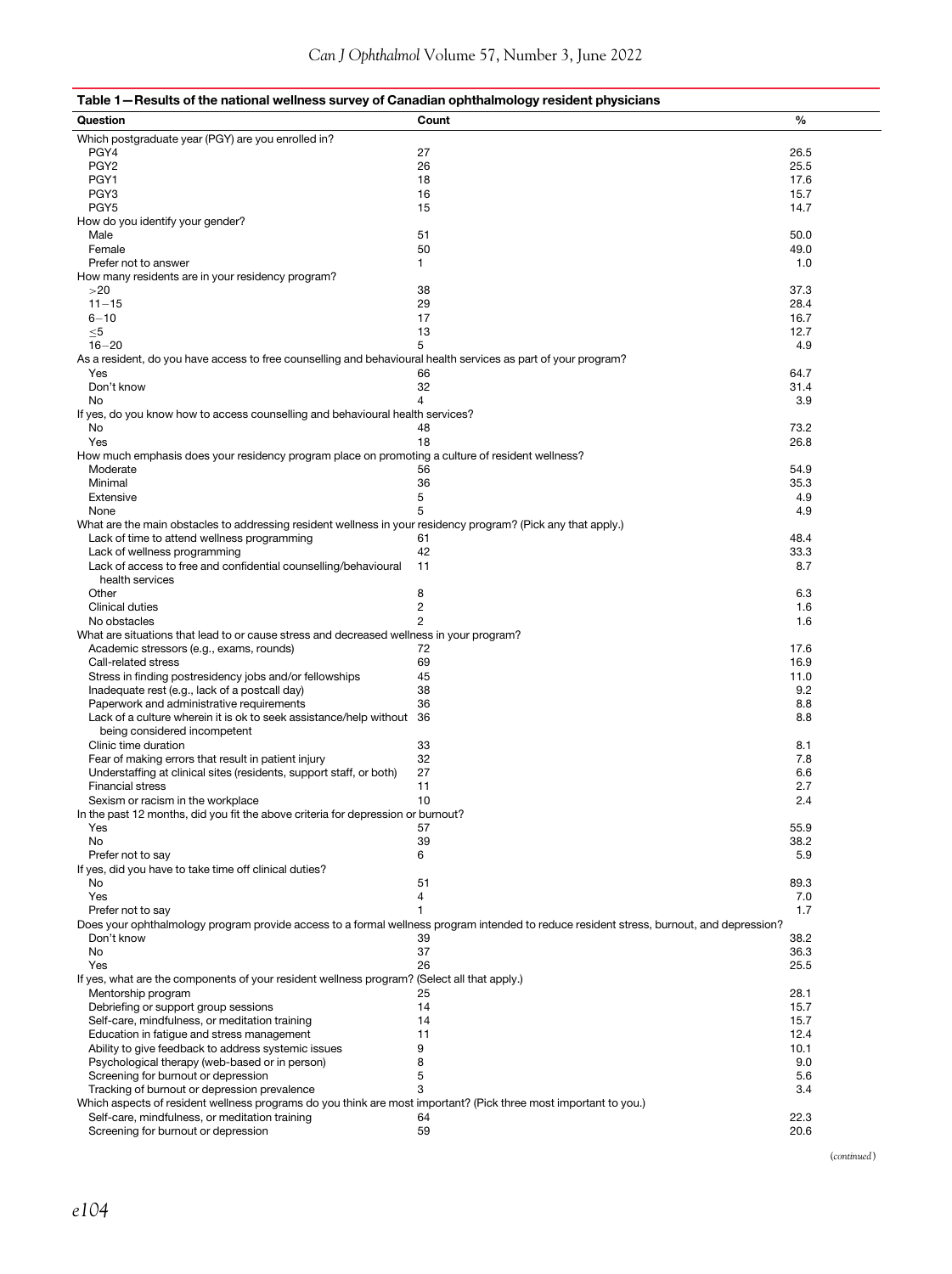#### Table 1—Continued

| Question                                                                                                                           | Count                                                                                                                                                        | %    |  |
|------------------------------------------------------------------------------------------------------------------------------------|--------------------------------------------------------------------------------------------------------------------------------------------------------------|------|--|
| Debriefing or support-group sessions                                                                                               | 53                                                                                                                                                           | 18.5 |  |
| Education in fatigue and stress management                                                                                         | 43                                                                                                                                                           | 15.0 |  |
| Psychological therapy (web-based or in person)                                                                                     | 34                                                                                                                                                           | 11.8 |  |
| Tracking of burnout or depression prevalence                                                                                       | 28                                                                                                                                                           | 9.8  |  |
| Other                                                                                                                              | 6                                                                                                                                                            | 2.1  |  |
| Which of the following does your resident program use to promote wellness? (Select all that apply.)                                |                                                                                                                                                              |      |  |
| Social wellness (e.g., casual gatherings that foster camaraderie)                                                                  | 52                                                                                                                                                           | 33.5 |  |
| Professional wellness (mentorship pairs or teams between junior 42                                                                 |                                                                                                                                                              | 27.1 |  |
|                                                                                                                                    |                                                                                                                                                              |      |  |
| and senior residents that facilitate open dialogue about                                                                           |                                                                                                                                                              |      |  |
| personal or work-related concerns, training to improve doctor-                                                                     |                                                                                                                                                              |      |  |
| patient relationships)                                                                                                             |                                                                                                                                                              |      |  |
| Adequate rest (e.g., postcall days, reasonable frequency of calls) 29                                                              |                                                                                                                                                              | 18.7 |  |
| Psychological wellness (e.g., meetings with a professional who                                                                     | 14                                                                                                                                                           | 9.0  |  |
| teaches skills that improve resilience)                                                                                            |                                                                                                                                                              |      |  |
| Physical wellness (availability of healthy food, exercise as a                                                                     | 7                                                                                                                                                            | 4.5  |  |
| part of the residence schedule)                                                                                                    |                                                                                                                                                              |      |  |
| None of the above                                                                                                                  | 9                                                                                                                                                            | 5.8  |  |
| Not sure                                                                                                                           | 2                                                                                                                                                            | 1.3  |  |
| Have you been involved in a case when your fatigue, burnout, or depression adversely affected a medical outcome or your judgement? |                                                                                                                                                              |      |  |
| No                                                                                                                                 | 86                                                                                                                                                           | 84.3 |  |
| Yes                                                                                                                                | 16                                                                                                                                                           | 15.7 |  |
| Have you accessed personal counselling services?                                                                                   |                                                                                                                                                              |      |  |
| No                                                                                                                                 | 82                                                                                                                                                           | 80.4 |  |
| Yes                                                                                                                                | 20                                                                                                                                                           | 19.6 |  |
| If yes, would use these services again?                                                                                            |                                                                                                                                                              |      |  |
| Yes                                                                                                                                | 11                                                                                                                                                           | 55.9 |  |
|                                                                                                                                    | 9                                                                                                                                                            |      |  |
| No                                                                                                                                 |                                                                                                                                                              | 44.1 |  |
| If you did not access personal counseling services, why not? (Please check all that apply.)                                        |                                                                                                                                                              |      |  |
| No need                                                                                                                            | 42                                                                                                                                                           | 32.6 |  |
| No time                                                                                                                            | 38                                                                                                                                                           | 29.5 |  |
| Did not think it would be helpful                                                                                                  | 23                                                                                                                                                           | 17.8 |  |
| Fear of lack of confidentiality/stigma                                                                                             | 14                                                                                                                                                           | 10.9 |  |
| Did access it                                                                                                                      | 10                                                                                                                                                           | 7.8  |  |
| It was inaccessible                                                                                                                | $\overline{c}$                                                                                                                                               | 1.6  |  |
| Have you experienced any form of intimidation or aggression at work?                                                               |                                                                                                                                                              |      |  |
| No                                                                                                                                 | 59                                                                                                                                                           | 57.8 |  |
| Yes                                                                                                                                | 43                                                                                                                                                           | 42.2 |  |
| If yes, who was the cause of this stress?                                                                                          |                                                                                                                                                              |      |  |
| Attending physician(s)                                                                                                             | 31                                                                                                                                                           | 42.5 |  |
| Patient                                                                                                                            | 17                                                                                                                                                           | 23.3 |  |
| Other resident(s)                                                                                                                  | 13                                                                                                                                                           | 17.8 |  |
| Other hospital employee(s) (e.g., allied health)                                                                                   | 11                                                                                                                                                           | 15.1 |  |
|                                                                                                                                    |                                                                                                                                                              |      |  |
| Program director<br>1<br>1.4                                                                                                       |                                                                                                                                                              |      |  |
| Have you felt concern for your safety when on call?                                                                                |                                                                                                                                                              |      |  |
| No                                                                                                                                 | 73                                                                                                                                                           | 71.6 |  |
| Yes                                                                                                                                | 29                                                                                                                                                           | 28.4 |  |
| If yes, why were you concerned for your safety? (Select all that apply.)                                                           |                                                                                                                                                              |      |  |
| Experience of physical assault by a patient or fear of physical                                                                    | 17                                                                                                                                                           | 37.0 |  |
| assault by a patient                                                                                                               |                                                                                                                                                              |      |  |
| Verbal aggression by a patient                                                                                                     | 16                                                                                                                                                           | 34.8 |  |
| Safety concerns walking to and from the clinic                                                                                     | 12                                                                                                                                                           | 26.1 |  |
| Too tired to safely drive home                                                                                                     | 1                                                                                                                                                            | 2.2  |  |
|                                                                                                                                    | If structural changes could be made that could improve the wellness of you and your peers, which changes would you suggest should be made? (Pick any three.) |      |  |
| Decreased demands on resident time (morning and nighttime                                                                          | 70                                                                                                                                                           | 25.0 |  |
| lectures, after-hours responsibilities)                                                                                            |                                                                                                                                                              |      |  |
| Provide additional time for wellness, arrange social or exercise                                                                   | 64                                                                                                                                                           | 22.8 |  |
| activities                                                                                                                         |                                                                                                                                                              |      |  |
| Shift attitudes toward mental health issues among residents                                                                        | 46                                                                                                                                                           | 16.4 |  |
| Improve shift/call schedules                                                                                                       | 40                                                                                                                                                           | 14.2 |  |
| Decreased administrative burden                                                                                                    | 36                                                                                                                                                           | 12.8 |  |
| Availability of free and confidential counselling and behavioural                                                                  | 14                                                                                                                                                           | 5.0  |  |
| health services                                                                                                                    |                                                                                                                                                              |      |  |
|                                                                                                                                    |                                                                                                                                                              |      |  |
| Additional professional counselling                                                                                                | 11                                                                                                                                                           | 3.9  |  |
|                                                                                                                                    | How can the Royal College of Physicians and Surgeons or the Canadian Ophthalmological Society better promote resident wellness? (Pick any three.)            |      |  |
| Mandate the inclusion of a resident wellness program in                                                                            | 74                                                                                                                                                           | 32.5 |  |
| ophthalmology residency training programs                                                                                          |                                                                                                                                                              |      |  |
| Offer strategies for developing and continuously evaluating                                                                        | 43                                                                                                                                                           | 18.9 |  |
| wellness programs                                                                                                                  |                                                                                                                                                              |      |  |
| Provide resources for training in resilience skills                                                                                | 40                                                                                                                                                           | 17.5 |  |
| Provide resources for burnout and depression screening                                                                             | 38                                                                                                                                                           | 16.7 |  |
| Fund research on wellness interventions                                                                                            | 22                                                                                                                                                           | 9.6  |  |
| Mandate humane training/call hours, staff support, and learning                                                                    | 3                                                                                                                                                            | 1.3  |  |
| culture                                                                                                                            |                                                                                                                                                              |      |  |
| Other                                                                                                                              | 8                                                                                                                                                            | 3.5  |  |
|                                                                                                                                    |                                                                                                                                                              |      |  |